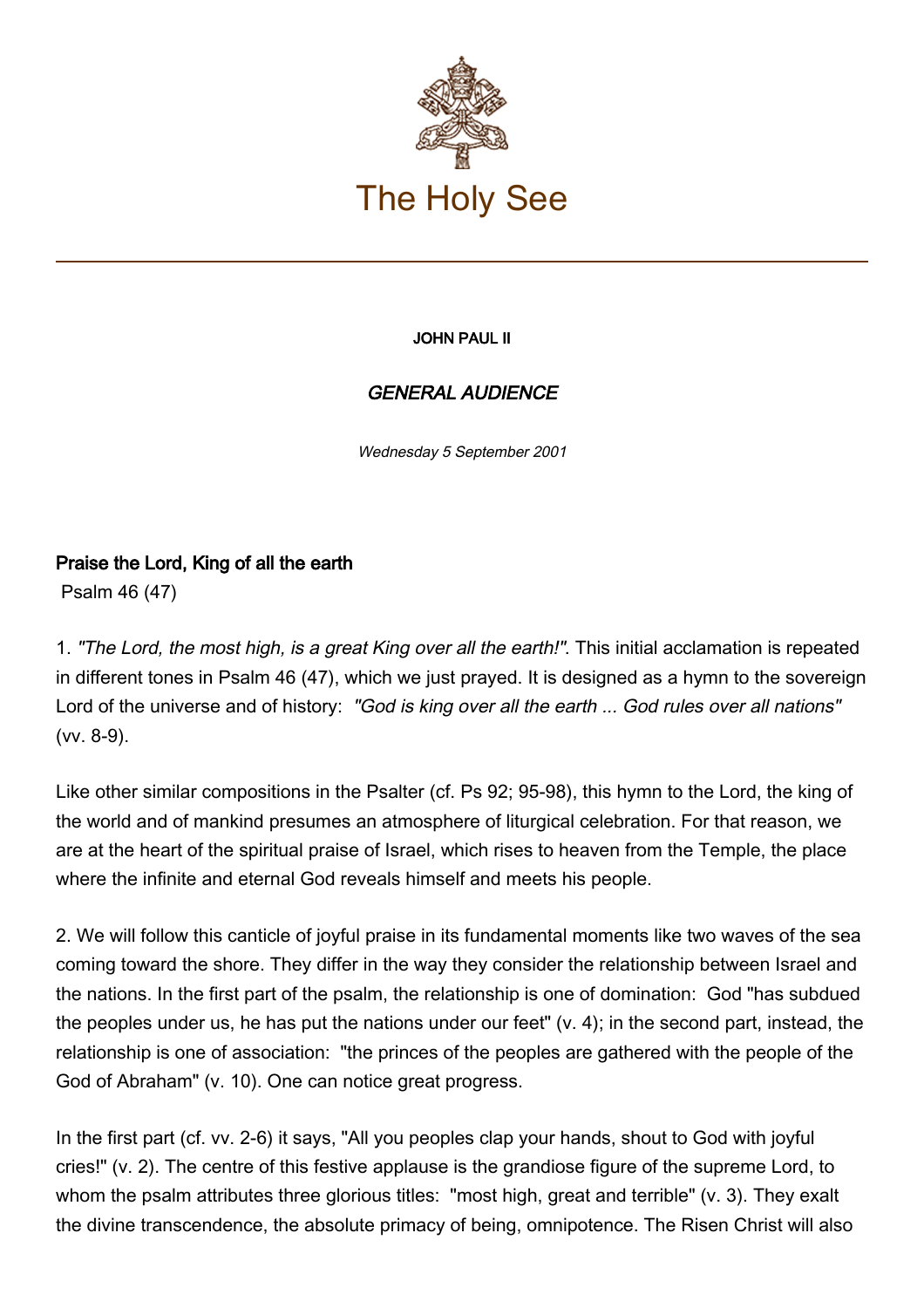exclaim: "All power in heaven and on earth has been given to me" (Mt 28,18).

3. In the universal lordship of God over all the peoples of the earth (cf. v. 4) the psalmist stresses his particular presence in Israel, the people of divine election, "the favourite", the most precious and dear inheritance (cf. v. 5). Israel is the object of a particular love of God which is manifested with the victory over hostile nations. During the battle, the presence of the Ark of the Covenant with the troops of Israel assured them of God's help; after the victory, the Ark was returned to Mount Zion (cf. Ps 67 [68],19) and all proclaimed, "God mounts his throne amid shouts of joy, the Lord amid trumpet blasts" (Ps 46 [47],6).

4. The second part of the Psalm (cf. vv. 7-10) opens with another wave of praise and festive chant: "Sing praise to God, sing praise; sing praise to our king, sing praises ... sing hymns of praise!" (vv. 7-8). Even now one sings to the Lord seated on his throne in the fullness of his sovereignty (cf. v. 9). The royal seat is defined as "holy", because it is unapproachable by the finite and sinful human being. But the Ark of the Covenant present in the most sacred part of the Temple of Zion is also a heavenly throne. In this way the distant and transcendent God, holy and infinite, draws near to his creatures, adapting himself to space and time (cf. I  $Kqs$  8,27.30).

5. The psalm finishes on a surprising note of universalist openness: "the princes of the peoples are gathered with the people of the God of Abraham" (v. 10). One goes back to Abraham the patriarch who is at the root, not only of Israel but also of other nations. To the chosen people who are his descendents, is entrusted the mission of making converge towards the Lord all nations and all cultures, because he is the God of all mankind. From East to West they will gather on Zion to meet the king of peace and love, of unity and brotherhood (cf. Mt 8,11). As the prophet Isaiah hoped, the peoples who are hostile to one another, will receive the invitation to lay down their arms and to live together under the divine sovereignty, under a government of justice and peace (Is 2,2-5). The eyes of all are fixed on the new Jerusalem where the Lord "ascends" to be revealed in the glory of his divinity. It will be "an immense multitude, which no one can count, from every nation, race, people and tongue ... they (all) cried out with a loud voice: Salvation belongs to our God who is seated on his throne and to the Lamb" (Apoc 7,9.10).

6. The Letter to the Ephesians sees the realization of this prophecy in the mystery of Christ the Redeemer when it affirms, addressing Christians who did not come from Judaism: "Remember, that one time you pagans by birth,... were without Christ, excluded from the citizenship of Israel, extraneous to the covenant of the promise, without hope and without God in this world. Now instead, in Christ Jesus, you who were once far off have been brought near thanks to the blood of Christ. In fact, he is our peace, he who made of the two one people, destroying the dividing wall of enmity" (Eph 2,1-14).

In Christ then, the kingship of God, sung by our psalm, is realized on earth in the meeting of all people. This is the way an anonymous 8th century homily commented on this mystery: "Until the